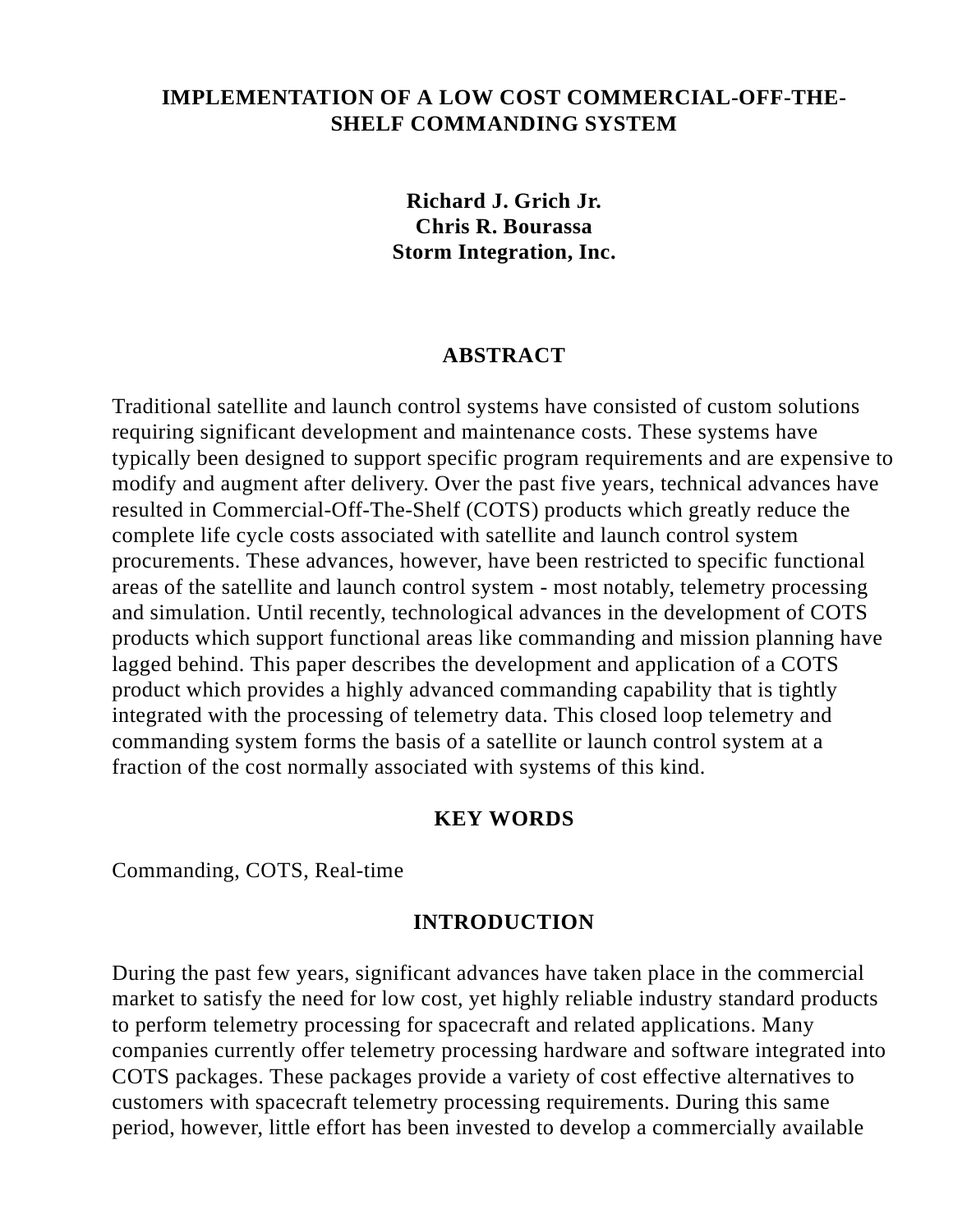software package for spacecraft and launch vehicle commanding. Many technical issues have discouraged potential developers from building a "generic" COTS commanding package. These issues center around the ability to offer a robust and reliable system to a sufficiently large customer base while maintaining low procurement and integration costs.

This paper describes the key design and implementation details of a COTS product which addresses these issues - Storm Integration's Intelligent Mission Toolkit  $(IMT)^{TM}$ . In addition, this paper discusses the advantages of developing the initial version of the IMT to be integrated with one of these COTS telemetry processing systems. Loral Instrumentation's System 500. By developing a system which makes maximum use of existing COTS hardware and software, for the first time spacecraft and launch vehicle manufacturers and operators will have low cost options for satisfying their full-loop command and telemetry processing requirements.

## **PRODUCT REQUIREMENTS**

The first step in the development of this system was to clearly define the design drivers and requirements associated with a complex command and control system. The three most important elements of the system were determined to be vehicle adaptability, system tailorability, the definition of clearly defined interfaces.

The first major consideration relative to the design of a COTS commanding system is that it must be readily usable by a variety of different types of spacecraft programs without the addition of new software components. In order to satisfy this requirement, the commanding system would have to be database driven.

Closely tied to the need for a database driven system is the ability to easily configure or tailor the system to meet the needs of a specific spacecraft program. Where appropriate, the system should be configurable by the operators who may not be computer experts. This means the user interface, the database configuration and the command plan execution functions should be easily modifiable by the users of the system. A commanding COTS package which is consistent with industry standards in the use of relational databases and user interfaces will provide the required tailorability. System users should be able to configure and tailor the system, however, this should not be the only method of ensuring that all spacecraft program objectives are met. A core system which is database driven should be capable of being augmented by program specific software and hardware, if necessary. In short, the system should be extendible.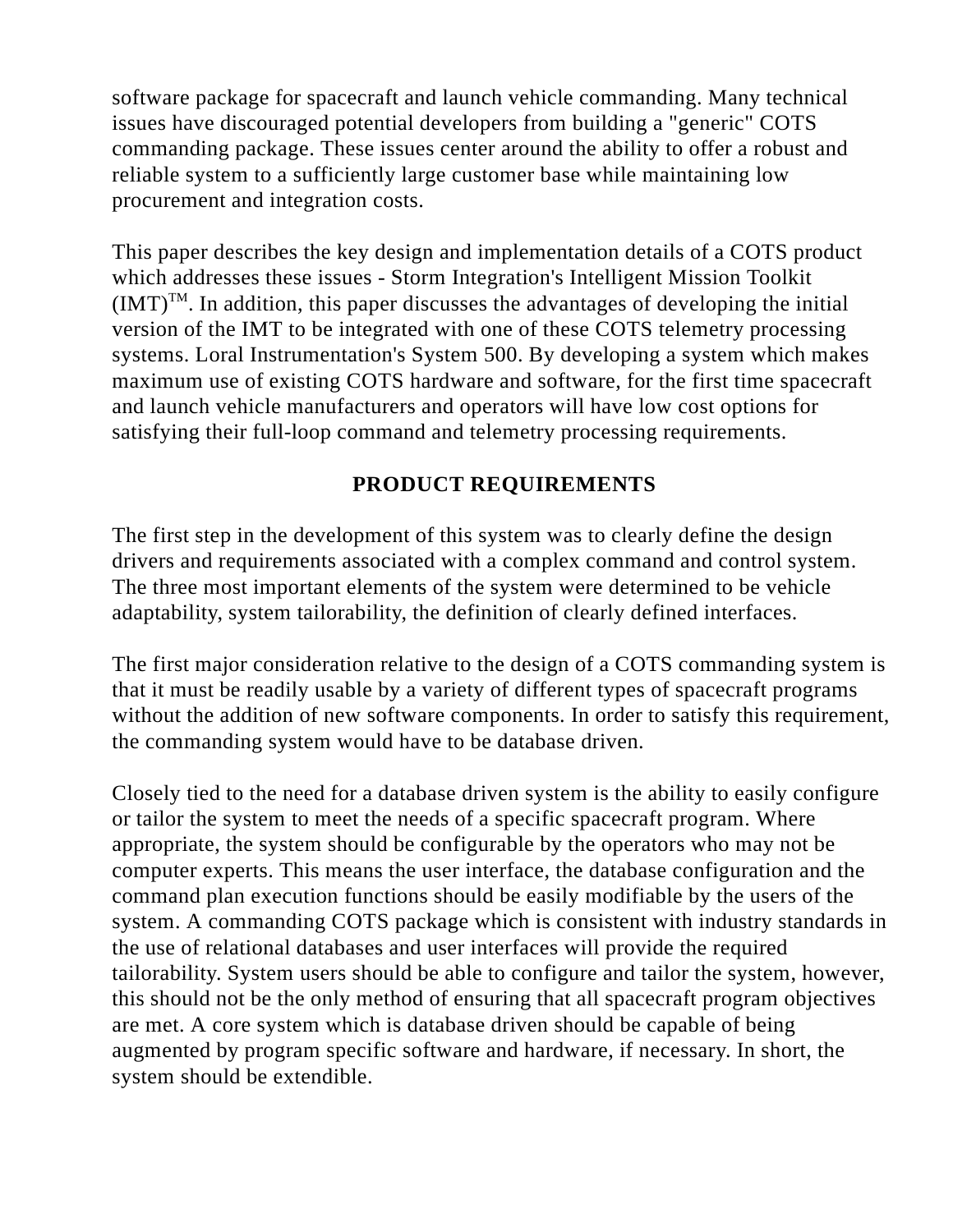Finally, a clearly defined interface to other spacecraft functions must be provided. The primary functions to which commanding will need to interface are telemetry processing and mission planning. An interface to external users may also be required. This external interface needs to have an element which permits commands from an external source to be inserted into the commanding database for eventual processing and transmission.

## **PRODUCT DESIGN/DEVELOPMENT**

Important elements of the IMT product design and development effort included: commercial product selection, use of an iterative design approach, adherence to strict software development standards and methodologies, and a belief that product documentation should begin during the design phase.

The first step in the design process was a search for COTS products which could satisfy one or more functional requirement areas. The goal was to maximize the use of commercial products, reducing the overall cost of the product and enhancing the flexibility and functionality of the system. To ensure the best possible combination of commercial products, Storm Integration performed an extensive study of products available in the area of complex command and control. A detailed set of criteria were applied to this evaluation, however, the characteristics considered most important were: adherence to industry standards, product flexibility and a willingness by the vendor to evolve their product to meet the complex requirements of command and control systems. Products selected during this evaluation included Loral Instrumentation's 500 series front end telemetry processor, Gensym's G2 Real-time Expert System, and SYBASE's family of relational database products.

Use of an iterative design process was critical to overall product quality and customer satisfaction. Storm Integration felt it was important to demonstrate the IMT to actual system users and within an aggressive and complex system environment. This was to ensure that the product would satisfy overall system requirements and to elicit detailed product assessments from people who actually use and operate complex systems. Storm presented the first IMT system prototype at the International Telemetering Conference in San Diego, California in October of 1992. In addition, the IMT has been used to successfully command and control United States Air Force satellites using the US. Air Force's Satellite Control Network (AFSCN). Comments received during these and other demonstrations were incorporated into the IMT product design increasing product usefulness and quality.

To ensure a high degree of quality, the IMT software development effort followed a strict set of documented corporate software engineering standards and guidelines.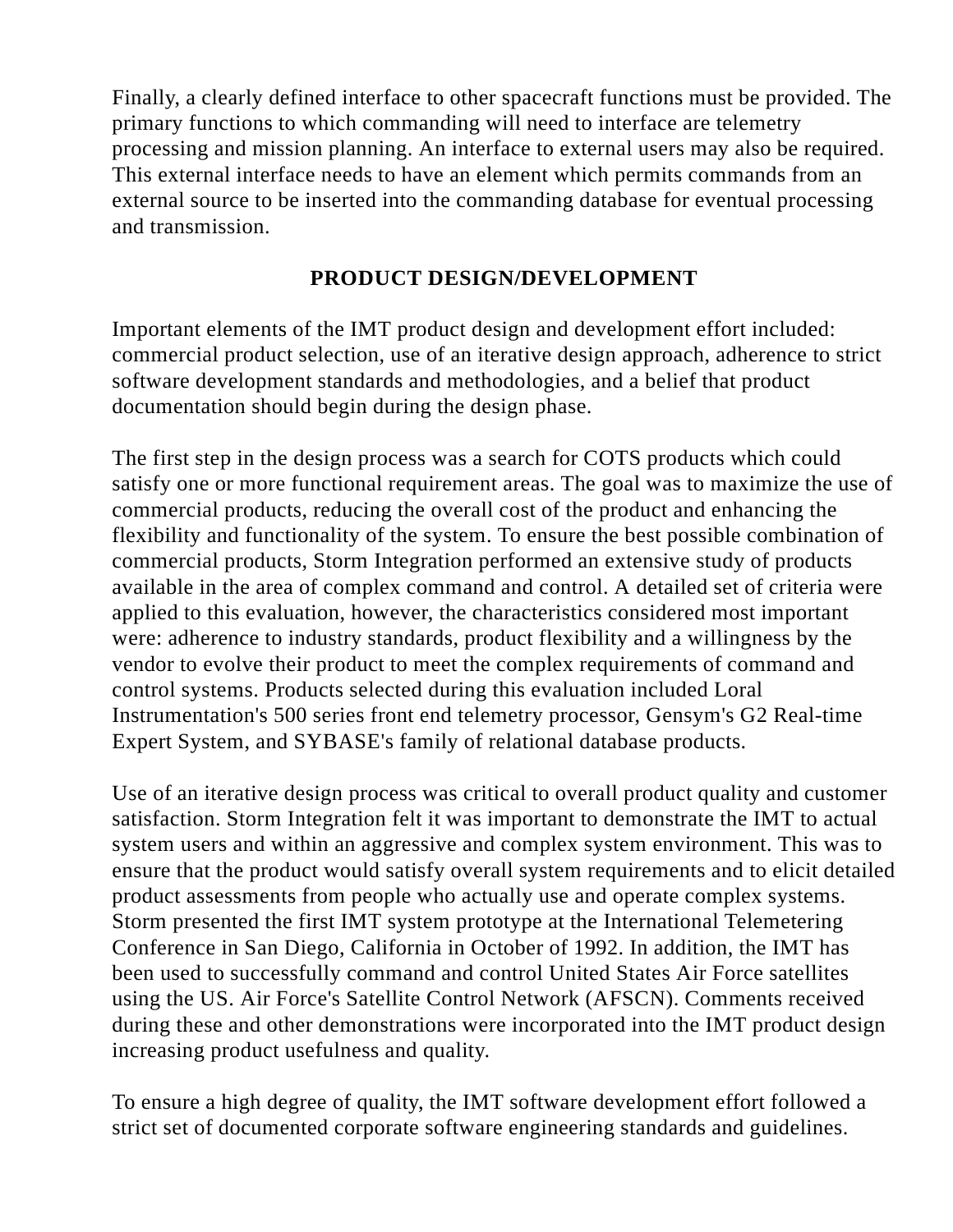These corporate standards include detailed processes and methodologies in the areas of software engineering, configuration management, project management, software testing and product quality management.

## **PRODUCT DESCRIPTION**

Storm's Intelligent Mission Toolkit (IMT) is an open, modular Commercial Off The Shelf (COTS) package which provides the ability to support multiple satellite processing applications with a complete closed-loop commanding and telemetry processing capability. Processes are distributed across an Ethernet or FDDI Local Area Network (LAN) with functionality resident on UNIX-based workstations and VME-based industry standard front-end equipment. The user interface is provided via multiple graphical Human Computer Interfaces (HCI) COTS software packages. The system is configured and driven by a relational database, making it a generic, high fidelity commanding capability.

The IMT was designed to meet the complex requirements of a wide variety of satellite and launch control programs, including the US Air Force Satellite Control Network, commercial cellular communications programs and launch modernization initiatives. Storm's extensive experience with commanding systems used by multiple US Air Force and commercial programs was used to form the necessary core functionality of the IMT. This experience as used to improve upon the existing, limited commanding architectures. The IMT has been designed and developed as a "Commanding Shell" with a supporting toolkit which allows maximum flexibility in system configuration through the use of sophisticated, integrated database manipulations. In addition. Storm incorporates an Object-Oriented Design (OOD) methodology so that for unique installation requirements (i.e. unique hardware interface format), the customization is encapsulated to a minimal set of objects, usually only one.

Storm has developed the IMT using other, well established COTS products as sub components. This has been done to minimize overall cost, development time and risk. The initial release of the IMT uses multiple COTS products which Storm believes, after detailed product assessment and tradeoffs, to be best of breed for their role in this application. Storm has selected SYBASE as its relational database manager, Gensym's G2 Real-Time Expert System as its inferencing tool set and Loral Instrumentation's (LI) System 500 product line as the provider of telemetry acquisition, processing and display capabilities. Because of the use of OOD design methodologies, minimal effort would be required to re-host to or incorporate comparable COTS software products.

The IMT is partitioned into two component sets, a workstation set and a front-end set. The functions which are resident within each set are listed below.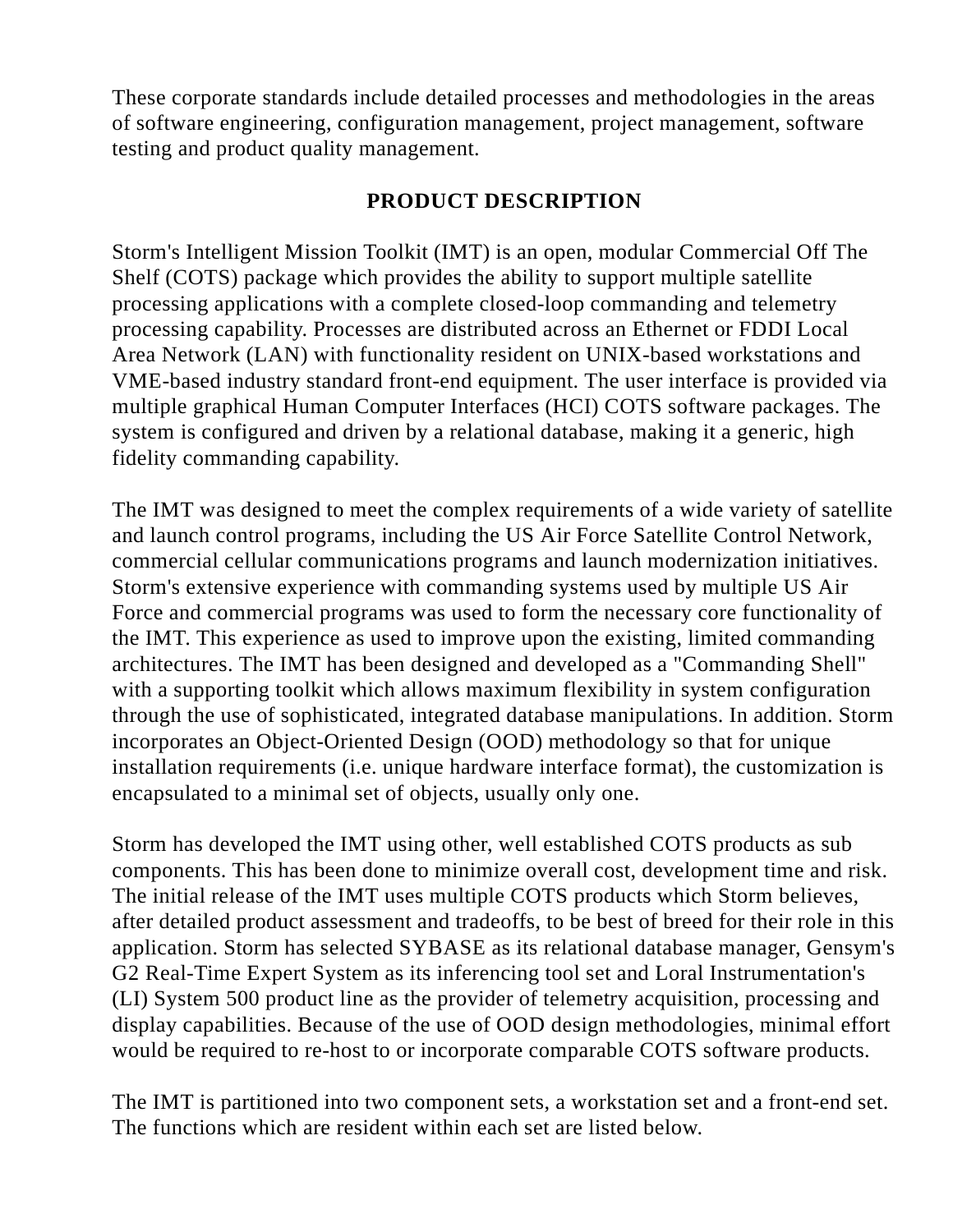### **Workstation**

- User Interface
- Command Database (Command structure, bits and parameters)
- Pass Plan Development/Database
- Pass Plan Execution
- Command Builder

## Front-end

- Intelligent Command Queue
- Transmission Manager
- Transmission Driver
- Validation Manager & associated Validation Algorithms
- Telemetry processing (decommutation, calibration, unit conversion, archival, etc.)

# **USER INTERFACE**

The user interface is provided via three sources. The first is the ability to enter data into the database, which is performed via a Storm-developed GUI to the SYBASE SQL. The second user interface gives the user the ability to execute pass plans through the use of the G2 GUI. Finally, telemetry data is presented to the user via LI's DataScope, which is based upon V. I. Corporation's DataViews. The DataScope product allows the user to build telemetry views containing alphanumeric data, graphical (dials, gauges, strip charts, etc.) representations, schematic diagrams or any combination of these presentation methods. The goal of all three user interfaces is to provide the user the option of having a consistent "look & feel" throughout the IMT functions. These interfaces are all configurable by the users of the system.

# **COMMAND DATABASE**

The IMT database interface allows command lists (ASCII files containing the vehicle command bits) and individual pass plans in a specific ASCII format to be entered into the database avoiding manual entry of this information. Storm utilizes the SYBASE relational database product line in its initial release of the IMT. These products (SQL Server, APT Workbench, Data Workbench) combined with a user interface developed by Storm provide the ability for users to define and store their command structure, the individual command bits, command parameters and pass plan information.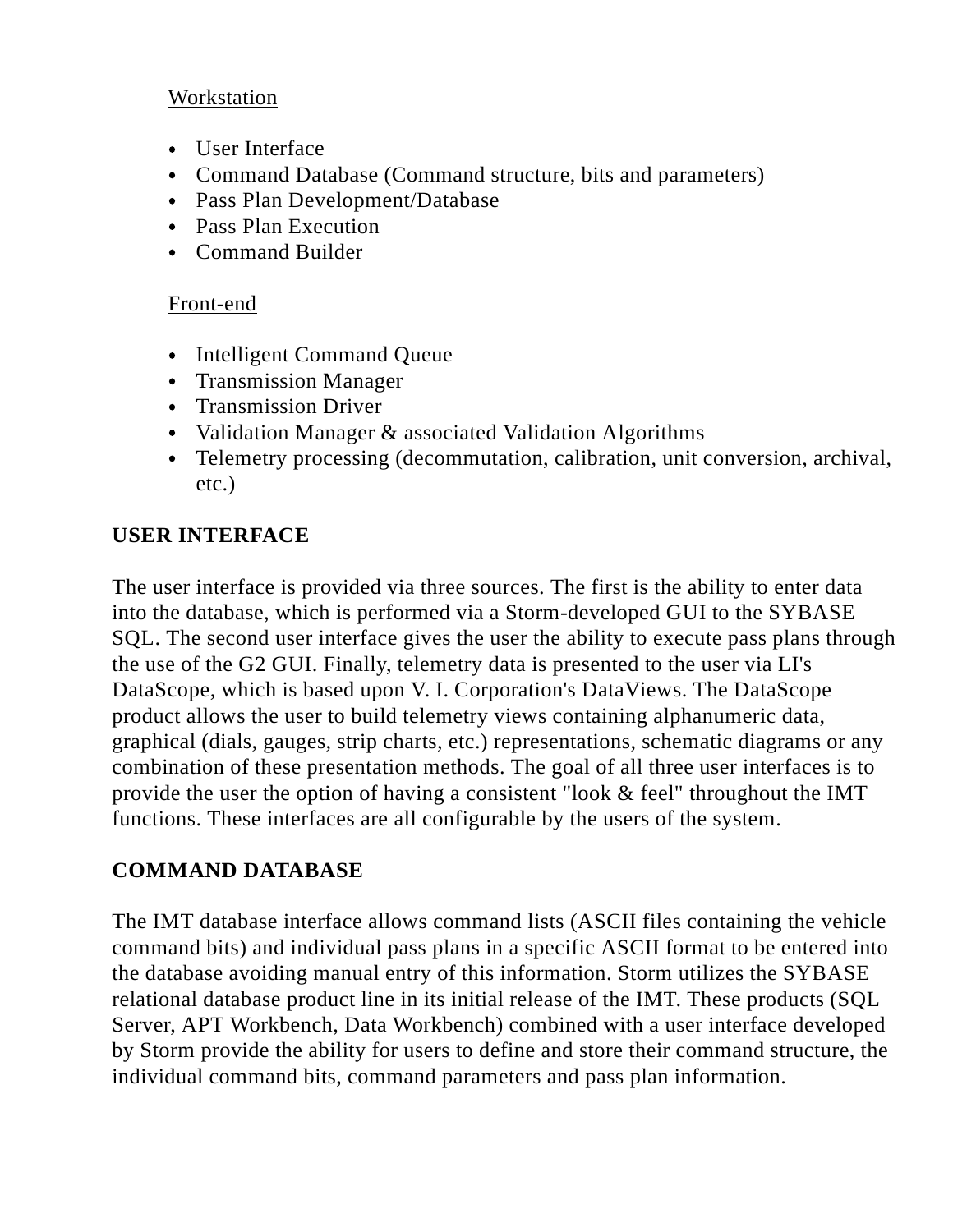# **PASS PLAN DEVELOPMENT**

Executable pass plan development can be performed via the ASCII file interface previously described or via a Motif-like interface which allows the user to define the commands and ground equipment control directives to be processed during a specific contact with the satellite vehicle. The result of this IMT pass plan development process is a set of objects stored in the database which are translated into G2 objects during the execution of the pass plan.

## **PASS PLAN EXECUTION**

Execution of the IMT pass plan provides system control and flow management to system users during all periods of real-time operations. The complexity of the IMT pass plan is configurable by the user. This complexity ranges from manually stepping through a basic, sequential pass plan to the automatic execution of a complex pass plan which contains branching based upon real-time evaluation of externally generated data (telemetry, equipment status, etc.). Operator execution of the pass plan is augmented by the G2 expert system. Software bridges between G2 and the other IMT components are utilized to execute steps within the pass plan. The powerful G2 inferencing capability allowed Storm to develop a standard set of rules which control the flow of the pass plan and perform constraint checking. Additionally, the IMT uses G2 to provide the structure that allows the user to easily customize or define rules which functionally validate command execution.

## **COMMAND BUILDER**

As the pass plan is executed, the Command Builder is invoked to extract the command structure and relevant command bits and parameters from the database. The complete command is then built and transmitted to the Intelligent Command Queue (ICQ) module which resides in the front-end. Commands can be built and loaded into the front-end as early as the user wishes. The storage of these pre-loaded commands is constrained only by the amount of memory available on the Field Programmable Processor (FPP) card in the LI System 500 front-end. The standard FPP configuration provides 2 MB of memory, and can be expanded, if necessary.

## **INTELLIGENT COMMAND QUEUE**

The IMT functions which execute on the LI System 500 front-end are related to the transmission of commands, the acquisition and processing of telemetry data and the verification and validation of commands. Telemetry processing is performed through the use of functions provided by LI. Commands selected for transmission and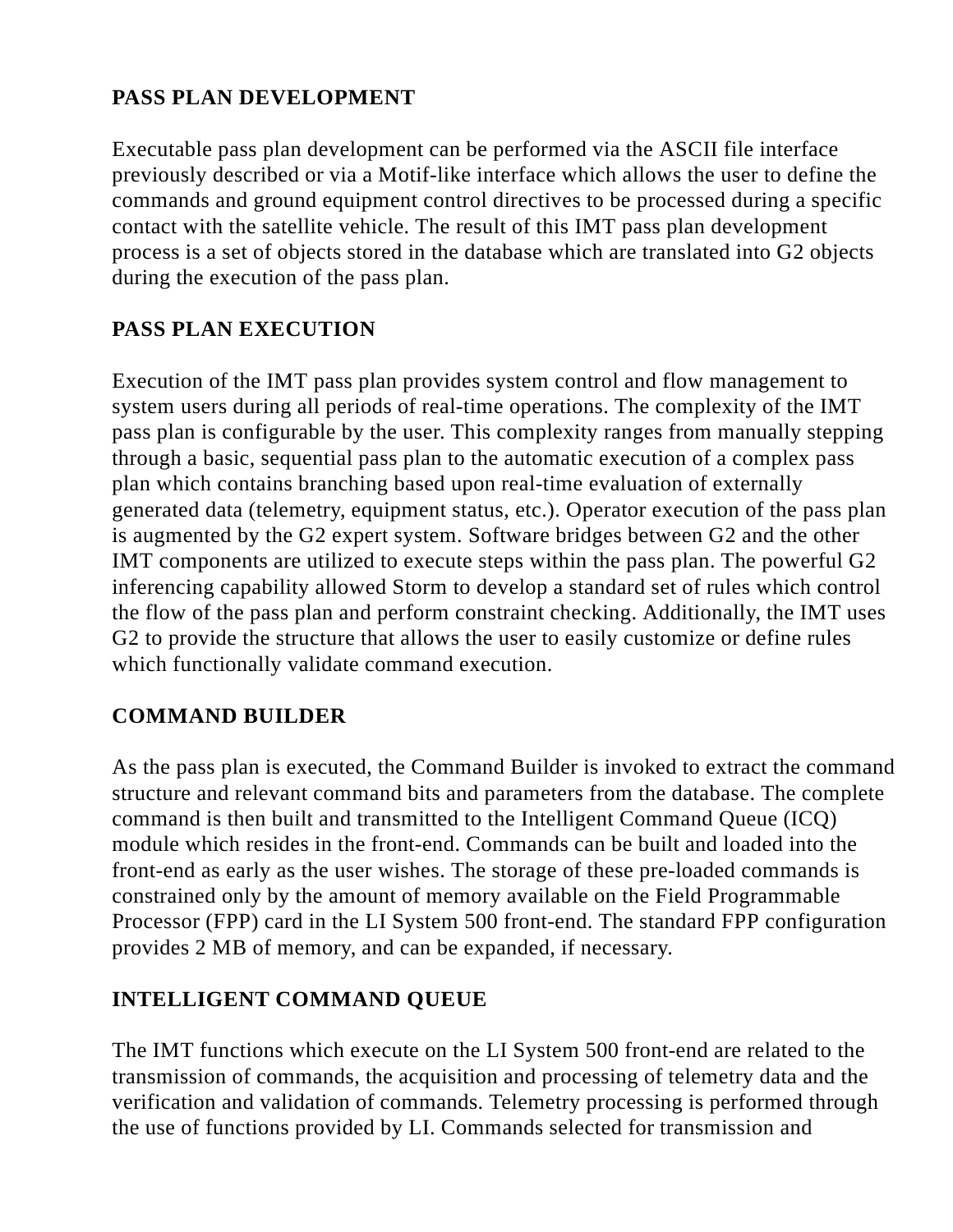constructed by the Command Builder are stored in the front-end in the ICQ. This queue and associated software hold the binary representations of the commands and release them according to instructions which are transmitted from the workstation. The ICQ monitors transmission and validation status in order to determine when commands can be released. When a range of commands is requested for release, the command definition of each will indicate whether to release the commands as fast as is possible (i.e. release after the previous one has transmitted, wait until validation of the previous command occurs, etc.). The ICQ is also responsible for retries, if this option has been selected for the command and the command does not validate. Time critical commanding is initiated by the ICQ, ensuring commands are released to the Transmission Manager based upon their specified vehicle arrival times.

## **TRANSMISSION MANAGER**

Commands released by the ICQ are received by the Transmission Manager. The Transmission Manager is responsible for controlling the rate at which commands are released and for initiating the validation process. The Transmission Manager generates the correct preamble, interval and postamble sequences and passes the command to the Transmission Driver. The Transmission Manager controls the time critical commanding through logic which sends the commands to the Transmission Driver at precisely the time required to ensure the vehicle arrival time is met. This time is calculated using the known communication delays.

## **TRANSMISSION DRIVER**

The Transmission Driver performs the final formatting of the command and releases the command to the hardware device which actually transmits the command from the front-end. The LI System 500 uses a Differential Input/Output (DIO) card for this purpose. Prior to releasing the command, the Transmission Driver inserts the correct count(s) into the command as well as any necessary parity bits, pad bits or other vehicle/installation specific data. The Transmission Driver is also responsible for the generation of S tones, if required, during any periods of vehicle contact without command transmission.

## **VALIDATION MANAGER AND ALGORITHMS**

The Validation Manager, upon notification of command transmission, initiates the proper validation algorithm for the proper validation window. The IMT currently can handle loading and utilizing up to 32 different validation algorithms for each vehicle. If a larger number of algorithms is required for a specific program, the number can be easily increased by Storm. The IMT is delivered with a set of standard algorithms and